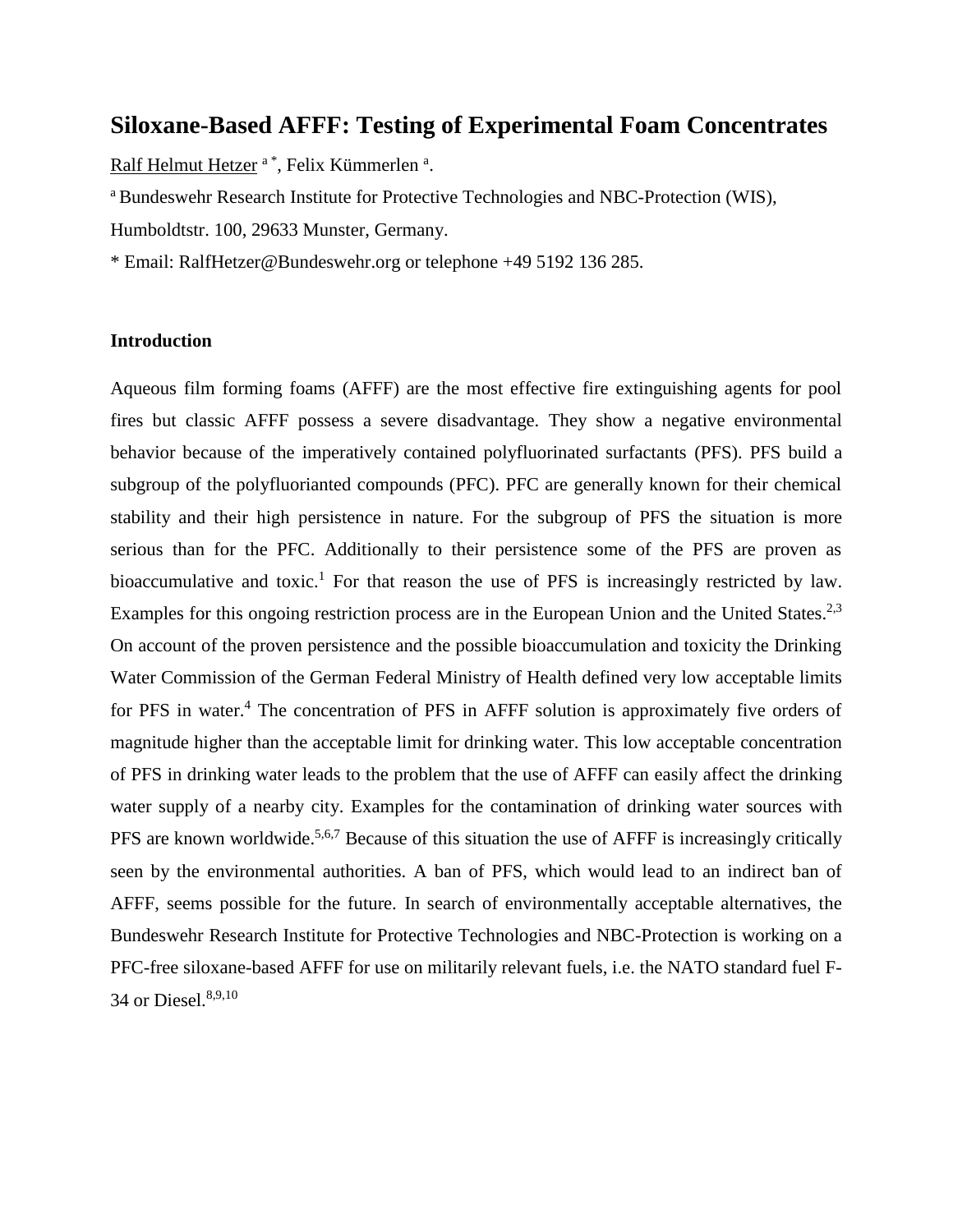#### **Background**

|    | <b>Fuel</b>      | $SFT_F (24 °C)$ | <b>Sample Origin</b>            |
|----|------------------|-----------------|---------------------------------|
| 1. | FAME (Biodiesel) | $31.5$ mN/m     | BP Refinery Emsland, Germany    |
| 2. | <b>Diesel</b>    | $28.3$ mN/m     | BP Refinery Emsland, Germany    |
| 3. | Jet fuel         | $26.7$ mN/m     | BP Refinery Emsland, Germany    |
| 4. | $F-34$           | $25.8$ mN/m     | Bundeswehr (NATO Standard Fuel) |
| 6. | Gasoline         | $20.7$ mN/m     | BP Refinery Emsland, Germany    |

<span id="page-1-0"></span>**Table 1: Surface tensions of important fuels.**

PFS are added to AFFF to establish a surface tension of the foam solution (SFT<sub>A</sub>) which is significantly lower than the surface tension of the fuel ( $SFT_F$ ) (c.f. [Table 1](#page-1-0) and Formula 1). If this is the case, the water, which drains out of the foam, can possess a positive spreading coefficient (S) on the fuel surface.

## **Formula 1: Definition of the spreading coefficient (S).**

$$
S = SFT_F - (SFT_A + IFT)
$$

| S:                    | spreading coefficient;                                          |
|-----------------------|-----------------------------------------------------------------|
| ${\rm SFT}_{\rm F}$ : | surface tension of the fuel;                                    |
| ${\rm SFT}$ a:        | surface tension of the aqueous phase (the extinguishing agent); |
| IFT:                  | interfacial tension between the fuel and the aqueous phase.     |

A positive S is a requirement for the spontaneous spreading of the drainage water of the foam on the fuel surface and the formation of the performance enhancing water film of AFFF. Today all commercially available AFFF include PFS to induce the spreading of their aqueous films. But in the last years we could demonstrated that other classes of surfactants, like siloxane and carbosilane surfactants, can also cause the film formation on the militarily relevant fuels.<sup>[9](#page-0-0) [10](#page-0-1)</sup>

<span id="page-1-1"></span>A disadvantage of our previously introduced siloxane surfactants, e.g. siloxane surfactant 2 (figure 1), was their complex synthesis. But recently Blunk and Ye from the University of Cologne found a highly efficient method to synthesize the water film forming siloxane surfactant  $1<sup>11</sup>$  This siloxane surfactant is less effective than the previously presented surfactant regarding to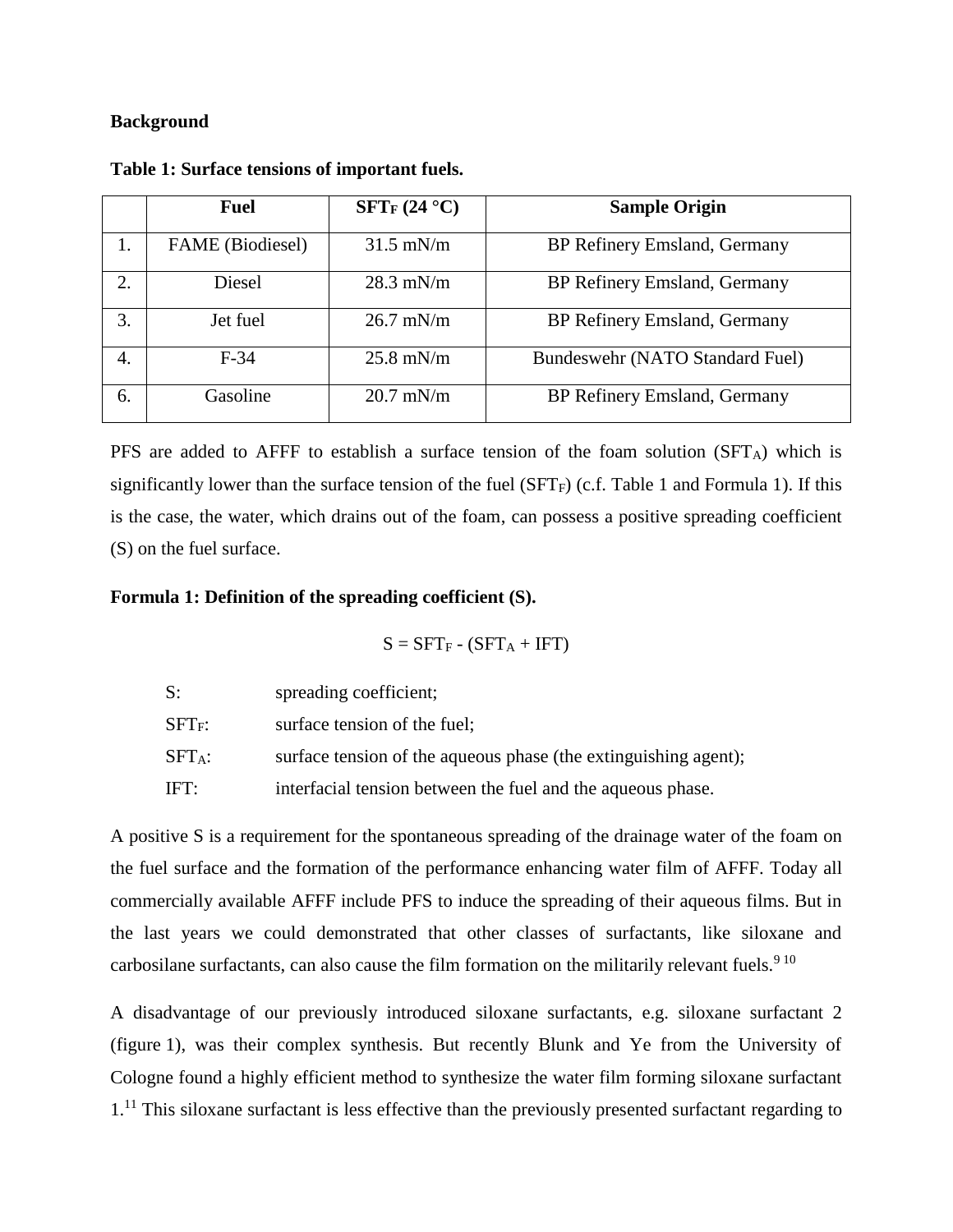the film formation, but much simpler to synthesize from commercially available starting materials.



Siloxane Surfactant 1 Siloxane Surfactant 2

**Figure 1: Possible siloxane surfactants for siloxane-based AFFF.**

## **Methods and Materials**

The siloxane surfactant 1 was synthesized by us using a slightly modified synthesis method as described by Ye and Blunk.<sup>[11](#page-1-1)</sup> The synthesis was scaled up to 1 kg per batch and the purification was simplified from a column chromatography to a filtration. The formation of the desired product and its purity were verified after the filtration process and the removal of the solvent by determination of the critical micelle concentration and NMR-spectroscopy.

The other components of the experimental siloxane-based aqueous film forming concentrate, 2- (2-Butoxyethoxy)ethanol and Glucopon 215 CS UP, were bought from commercial sources and used without further purification. The pH-value of the strongly alkaline alkyl glycoside surfactant Glucopon 215 CS UP was adjusted to 6.6 with 0.037 g Monosodium phosphate per 1.000 g Glucopon before use. After mixing all components of the concentrate together the resulting mixture possessed a pH-value of approximately 7. Then the mixture was filtered through a paper filter to remove unsolved residues.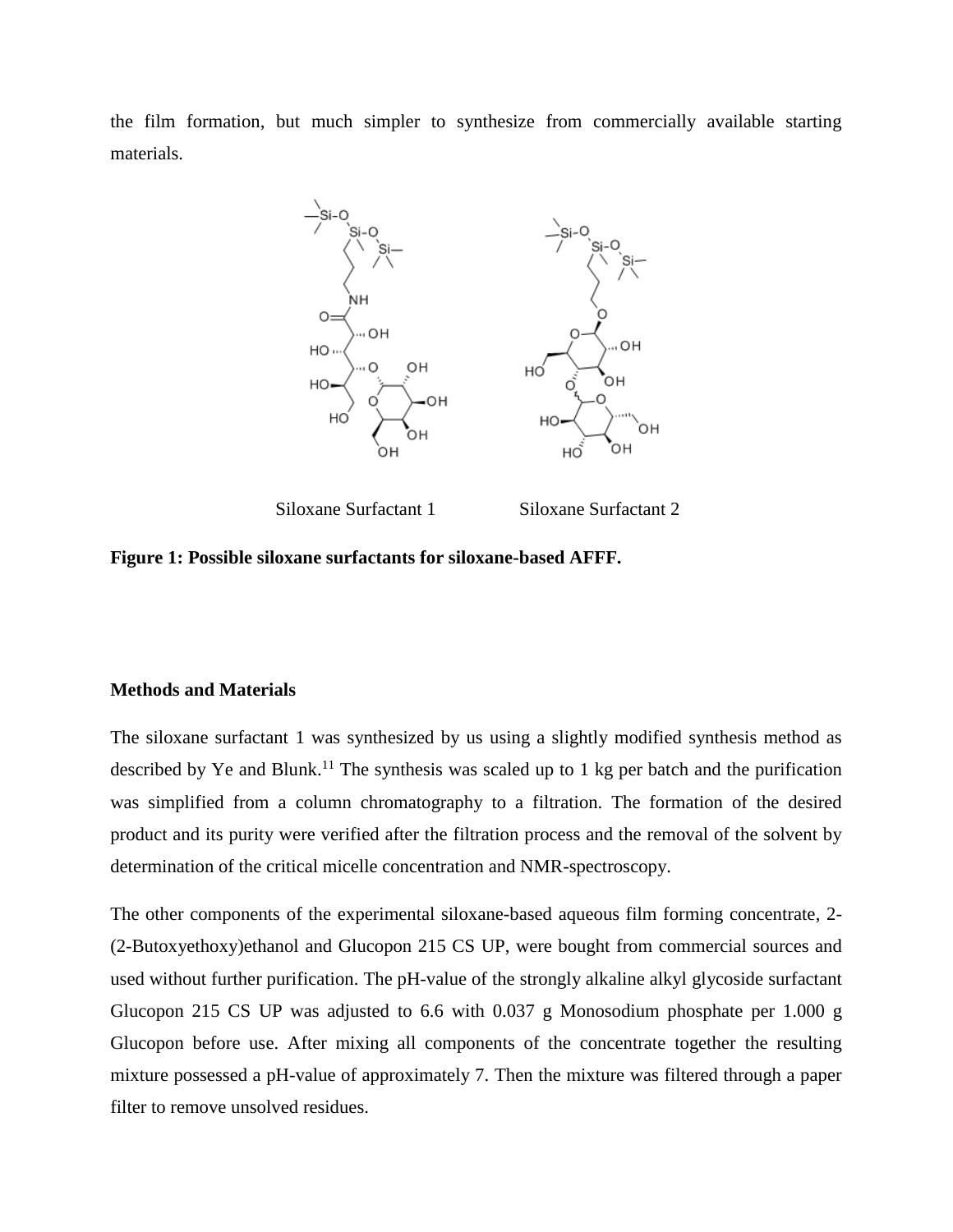The 4.6 m²-fire tests were conducted in the fire house of the WIS. These fire tests were realized following a modified ICAO B test protocol,<sup>12</sup> which is described in the German military specification TL  $4210-0112$ .<sup>13</sup> The only significant modification to the ICAO protocol is the use of the NATO standard fuel F-34 instead of Jet A1. The used F-34 was taken for all extinguishing experiments from the military supply route. For all 4.6 m²-experiments the same foam equipment was used so that an influence of the equipment to the test results was minimized. The 4.6 m<sup>2</sup>-fire tests were recorded by heat flux sensors (Medtherm Cooperation, Huntsville, Alabama, USA) and a data logger system (Autolog 2005, Peekel Instruments B.V., Rotterdam, The Netherlands). Events like the start of the fire test, the end of the 60 s preburn time and the beginning of the foam application, the 99%-extinguishing time and the 100%-extinguishing time, the end of foam application (60 s after 100%-extinguishing), the start of the burn back experiment (120 s after 100%-extinguishing) were manually marked in the data recording system by pressing a pushbutton.

The 100 m<sup>2</sup>-fire tests were conducted on the outdoor fire test facility of the WIS. These suppression experiments were carried out in accordance with 100 m<sup>2</sup>-low expansion foam experiment of the German military specification TL 4210-0112. For the test 2000 l F-34 were given on a bed of 50 m² of water. The foam was produced by a 400 l/min-low expansion nozzle (L4, Total-Walther, Germany) from a premixed solution and smoothly applied on fuel surface over a ramp. The 60 s preburn time, the beginning of the foam application, the 99% extinguishing time and the 100%-extinguishing time were measured manually using a stopwatch. The complete test was recorded from three different angles by video cameras.

The interfacial and surface tensions were determined with a K100 MK 2 tensiometer (Krüss AG, Hamburg, Germany) using the Wilhelmy-Plate-Method. Cyclohexane (Roth, Germany, p.a.) was used as reference liquid for the measurements of the interfacial tension and the calculation of S.

#### **Results and Discussion**

During an extensive test series aqueous film forming solutions of siloxane surfactant 1 were optimized regarding their film formation, interfacial characteristics and foam behavior.<sup>14</sup> The minimum amount of siloxane surfactant 1 was determined by small scale fire suppression experiments and measurements of STF<sup>A</sup> and IFT. The foam characteristics of the experimental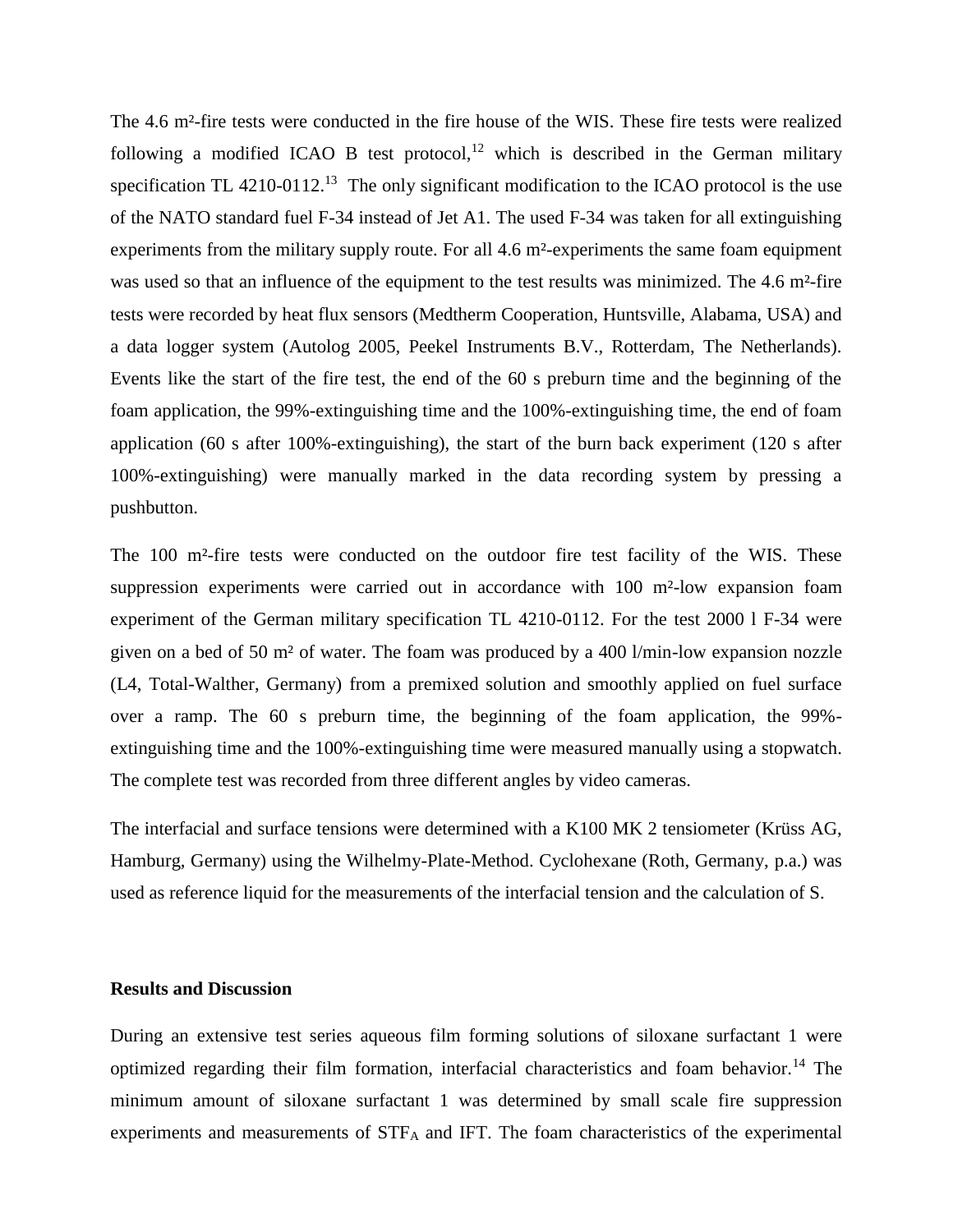solutions were adjusted to the behavior of commercially available fluorine-containing AFFF, which were used as benchmarks. For that reason the co-surfactant Glucopon 215 CS UP and 2- (2-Butoxyethoxy)ethanol were added to the solutions until the solution met the foam behavior of commercial AFFF. Surprisingly siloxane surfactant 1 showed a strong foam formation without any co-surfactants and therefore the amount of co-surfactant could be reduced from 6.8 g/l to 1.8 g/l Glucopon 215 CS UP.

The result of this optimization process was a foam solution, that contains 1.8 g/kg Glucopon 215 CS UP, 1.5 g/kg siloxane surfactant 1 and 5.0 g/kg 2-(2-Butoxyethoxy) ethanol in water. This solution has a spreading coefficient S of 3.1 mN/m and very good results in 4.6 m<sup>2</sup>-fire suppression experiments with F-34 as fuel (c.f. [Table 2\)](#page-4-0).

|                                  |                                      |             | 4.6 m <sup>2</sup> -Suppression Experiment | <b>Surface Characteristics</b> |                                               |            |
|----------------------------------|--------------------------------------|-------------|--------------------------------------------|--------------------------------|-----------------------------------------------|------------|
| <b>Composition</b>               | <b>Extinguishing Time   25%-Burn</b> |             | <b>Back Time</b>                           | <b>SFTA</b>                    | $IFT*$                                        | $S^*$      |
|                                  | $99\%$ [s]                           | $100\%$ [s] | [s]                                        | [mN/m]                         | $\lceil$ mN/m $\rceil$ $\lceil$ mN/m $\rceil$ |            |
|                                  | $\leq 60$                            | < 120       | $\geq 300$                                 |                                |                                               | $\geq 3.0$ |
| $1.8$ g/kg Glucopon 215 CS UP    | 53                                   | 53          | 570                                        |                                |                                               |            |
| $1.5$ g/kg Siloxane Surfactant 1 |                                      |             |                                            | 21.7                           | 0.2                                           | 3.1        |
| 5.0 g/kg $2-(2-$                 | 48                                   | 77          | 640                                        |                                |                                               |            |
| Butoxyethoxy) ethanol            |                                      |             |                                            |                                |                                               |            |

<span id="page-4-0"></span>**Table 2: Results of suppression experiments and surface characteristics of a foam solution.** 

\*: with Cyclohexane as reference fuel.

The next step was to generate a firefighting foam concentrate from this experimental foam solution. A 1%- and a 3%-foam agent concentrate were calculated on the basis of the foam solution. [Table 3](#page-5-0) shows the two calculated concentrates and the content of these components in a typical fluorine-containing AFFF. The comparison of the commercial AFFF and the calculated siloxane-based concentrate demonstrates that the calculated siloxane-based concentrate fits to the expected composition of an AFFF.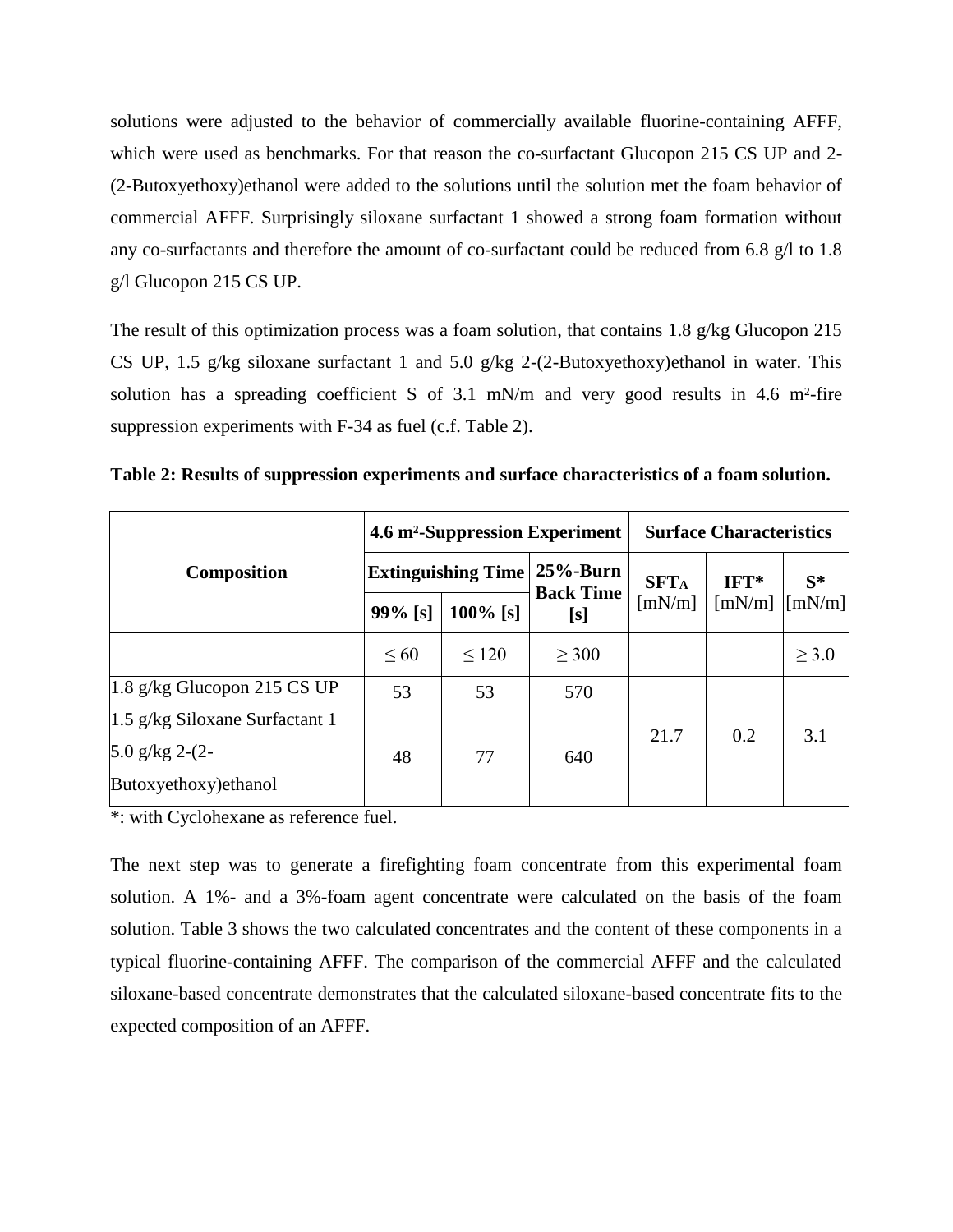<span id="page-5-0"></span>**Table 3: Composition of a typical fluorine-containing AFFF and two possible compositions of experimental siloxane-based AFFF calculated from the optimized foam solution.**

| <b>Components</b>                     | <b>Concentration</b><br>in a typical | <b>Components of the</b><br><b>Foam Solution</b> |        | <b>Possible Composition of a</b><br><b>Siloxane-based AFFF</b> |     |              |     |
|---------------------------------------|--------------------------------------|--------------------------------------------------|--------|----------------------------------------------------------------|-----|--------------|-----|
|                                       | $3$ vol% $AFFF15$                    | <b>Ingredients</b>                               |        | $3$ vol $\%$                                                   |     | $1$ vol $\%$ |     |
|                                       | $[\%]$                               |                                                  | [g/kg] | [g/kg]                                                         | [%] | [g/kg]       | [%] |
| <b>Surfactant</b><br>(Film<br>Former) | $1 - 5$<br>(PFC)                     | Siloxane<br>Surfactant 1                         | 1,5    | 50                                                             | 5   | 150          | 15  |
| <b>Surfactant</b><br>(Foam<br>Former) | $1 - 10$                             | Glucopon<br>215 CS UP                            | 1,8    | 60                                                             | 6   | 180          | 18  |
| Organic<br><b>Solvent</b>             | $15 - 40$                            | $2-(2-Butoxy-$<br>$ethoxy$ -<br>ethanol          | 5,0    | 167                                                            | 17  | 500          | 50  |
| <b>Solvent</b>                        |                                      |                                                  |        | 724                                                            | 72  | 170          | 17  |

For the further development of the concentrate the temperature limits of the German military specification TL 4210-0112 were used as target range. The TL 4210-0112 defines a temperature range between -15 °C and -60 °C for an AFFF. Surprisingly, it was possible to formulate a 1%concentrate which gives a stable solution and possess an acceptable viscosity <500 mm²/s within these temperature limits (c.f. [Table 4\)](#page-6-0). Because of the possibility to establish a highly effective 1%-concentrate we do not conducted further research on a 3%-concentrate.

After the physical characterization of the experimental concentrate 1%-solutions of this concentrate in tap water were subjected to 4.6 m²-fire tests (c.f. [Table 5\)](#page-6-1). In these tests the experimental formulations show a significantly better performance than the tested commercially available PFC-free class-B-foams. Only the fluorine-containing AFFF show slightly better results according to the extinguishing times.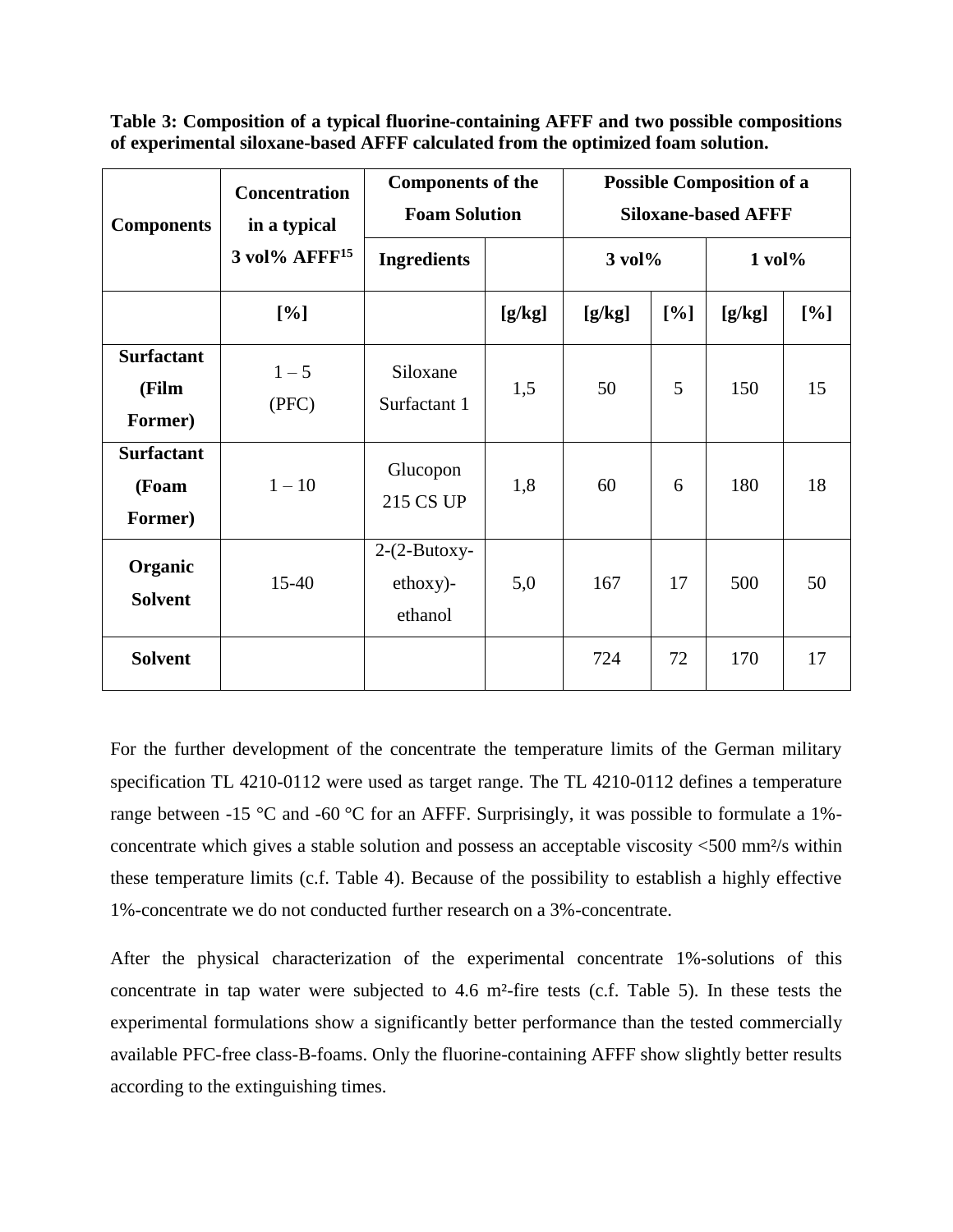<span id="page-6-0"></span>**Table 4: Viscosity and density of a concentrate containing 180 g/kg Glucopon 215 CS UP, 150 g/kg Siloxane Surfactant 1, 500 g/kg 2-(2-Butoxyethoxy)ethanol and 170 g/kg solvent.**

| <b>Temperature</b> | <b>Viscosity</b> | <b>Density</b> |  |  |
|--------------------|------------------|----------------|--|--|
| [°C]               | $[mm^2/s]$       | [g/ml]         |  |  |
| 20                 | 61               | 1.050          |  |  |
|                    | 212              | 1.065          |  |  |
| $-15$              | 475              | 1.075          |  |  |

## <span id="page-6-1"></span>**Table 5: Results of the 4.6 m²-fire suppression tests on the military standard fuel F-34.**

|                                    | <b>Extinguishing Time [s]</b> | 25% Burn Back |            |
|------------------------------------|-------------------------------|---------------|------------|
| <b>Composition</b>                 | 99%                           | 100%          | Time [s]   |
|                                    | $\leq 60$                     | $\leq 120$    | $\geq 300$ |
| 180 g/kg Glucopon 215 CS UP        | 55                            | 85            | 850        |
| 150 g/kg Siloxane Surfactant 1     | 58                            | 90            | 890        |
| 500 g/kg 2-(2-Butoxyethoxy)ethanol | 63                            | 94            | 860        |
| $170$ g/kg Solvent                 | 59                            | 95            | 920        |
| Class-B- Foam;                     | >120                          | >120          | n.d.       |
| 3 vol% solution.                   | >120                          | >120          | n.d.       |
| AFFF;                              | 42                            | 78            | 860        |
| 3 vol% solution.                   | 50                            | 75            | 750        |

n.d.: not determined.

In addition to the 4.6 m<sup>2</sup>-tests, 100 m<sup>2</sup>-fire suppression experiments were conducted with the new 1%-concentrate to confirm the results of the 4.6 m²-experiments. In these tests the experimental concentrate performed better than the no-aqueous film forming fluorine-free class-B-foam and could resist the higher heat flux of the 100 m²-fire (c.f. [Table 6\)](#page-7-0). Overall, the new extinguishing foam concentrate met the requirements of the TL 4210-0112 for the 100 m²-fire test.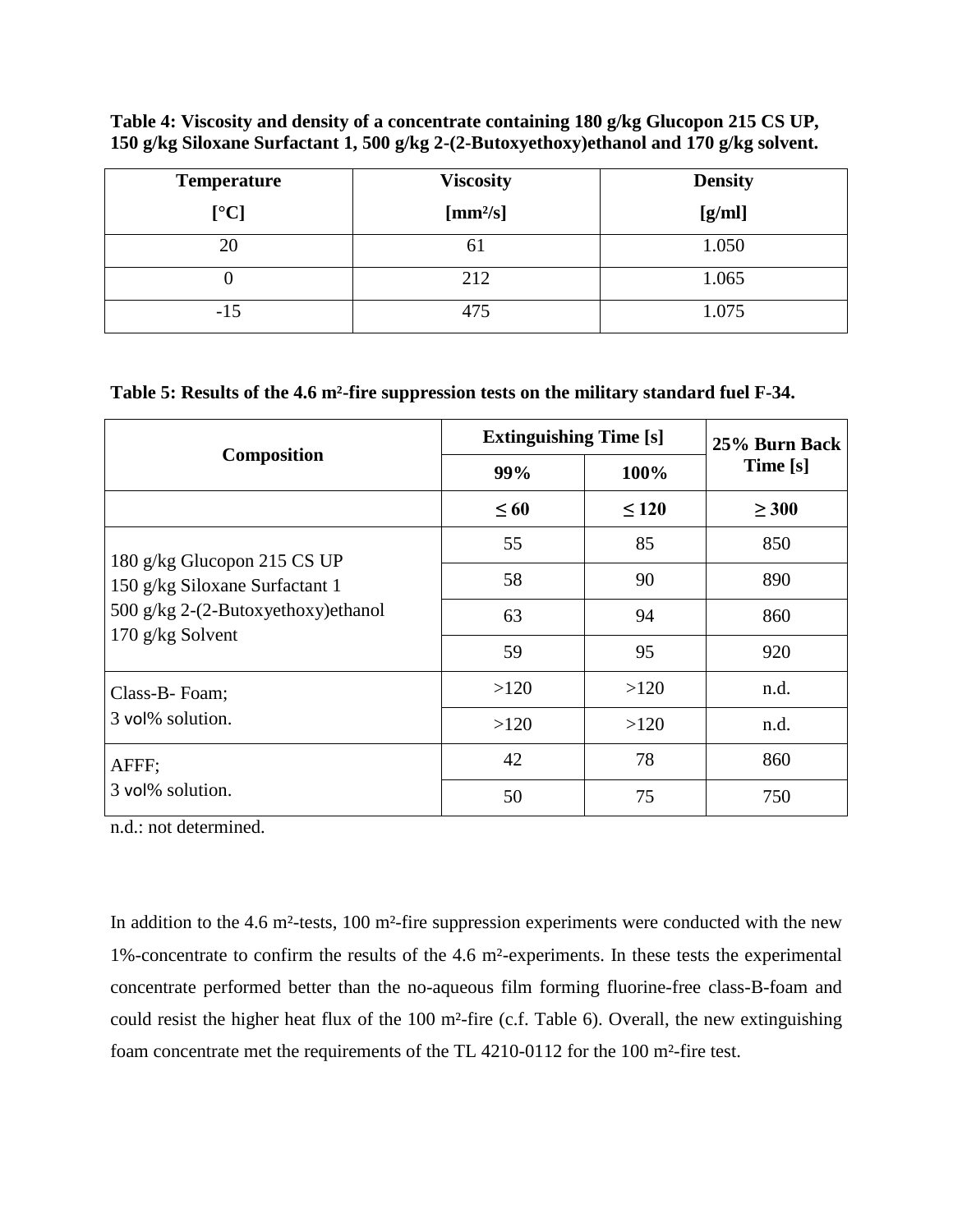|                                      |            | <b>Extinguishing Time</b> | <b>Temperature</b>                             |                         |               |
|--------------------------------------|------------|---------------------------|------------------------------------------------|-------------------------|---------------|
| <b>Extinguishing Agent</b>           | 99%<br>[s] | 100%<br>[s]               | <b>Outsid</b><br>e<br>$\lceil$ <sup>o</sup> Cl | <b>Solution</b><br>[°C] | Wind<br>[m/s] |
| Requirement                          | 90         | 120                       | $0 - 30$                                       | $10 - 20$               | $\leq$ 3      |
| Class-B-Foam;                        | 100        | 125                       | 16                                             | 16                      | < 1, 5        |
| 3 vol% solution                      |            |                           |                                                |                         |               |
| 180 g/kg Glucopon 215 CS UP          |            |                           |                                                |                         |               |
| 150 g/kg Siloxane Surfactant 1       | 75         | 99                        | 10                                             | 11                      | 2,0           |
| 500 g/kg $2-(2-Butoxyethoxy)ethanol$ |            |                           |                                                |                         |               |
| 170 g/kg Solvent                     |            |                           |                                                |                         |               |

## <span id="page-7-0"></span>**Table 6: 100 m²-fire suppression experiments with F-34.**

Finally a study was launched to clarify the toxicology of the siloxane surfactant 1 and new siloxane-based foam concentrate. This study was neccessary because the siloxane surfactant 1 was exclusively synthetized as film former for AFFF and was completely untested.

<span id="page-7-1"></span>**Table 7: Comparison of some toxicological parameters of the siloxane-based foam concentrate (180 g/kg Glucopon 215 CS UP, 150 g/kg siloxane surfactant 1, 500 g/kg 2-(2- Butoxyethoxy)ethanol and 170 g/kg solvent) and commercial fire extinguishing foams.** 

| <b>Foam Agent</b>                                                                                          | Class-B-Foam   | <b>AFFF</b> | <b>Class-A-Foam</b> | <b>Siloxane-based Foam</b><br>Concentrate |
|------------------------------------------------------------------------------------------------------------|----------------|-------------|---------------------|-------------------------------------------|
| <b>PFC-Content</b>                                                                                         | N <sub>o</sub> | Yes         | N <sub>o</sub>      | No                                        |
| <b>Application</b><br>Concentration<br>on unpolar fuels                                                    | $3$ vol $%$    | $3$ vol $%$ | $1$ vol $%$         | 1%                                        |
| <b>German Water</b><br><b>Hazard Class</b><br>0: no environmental impact;<br>3: high environmental impact. | $\mathbf{1}$   | 1           | 2                   | $\mathbf{1}$                              |
| <b>Fish Toxicity OECD 203</b><br>$LC_{50}$ [mg/L]                                                          | 42             | ~23500      | ~145                | 260                                       |
| Daphnia toxicity OECD 202<br>$EC_{50}$ [mg/L]                                                              | 644            | ~100        | ~145                | 180                                       |
| <b>TTC-Test</b><br>(EN ISO 23753-1)                                                                        |                | 1:250       | 1:4000              | 1:1000                                    |
| <b>BOD</b> <sub>5</sub> (concentrate)<br>[mg/L]                                                            | 54 %<br>of COD | 70000       | 405000              | 800000                                    |
| <b>COD</b> (concentrate)<br>[mg/L]                                                                         |                | 580000      | 1299000             | 1760000                                   |
| <b>Degradation OECD 301f</b><br>after 28 d [%]                                                             |                | 72,8        | 93.5                | 75.0                                      |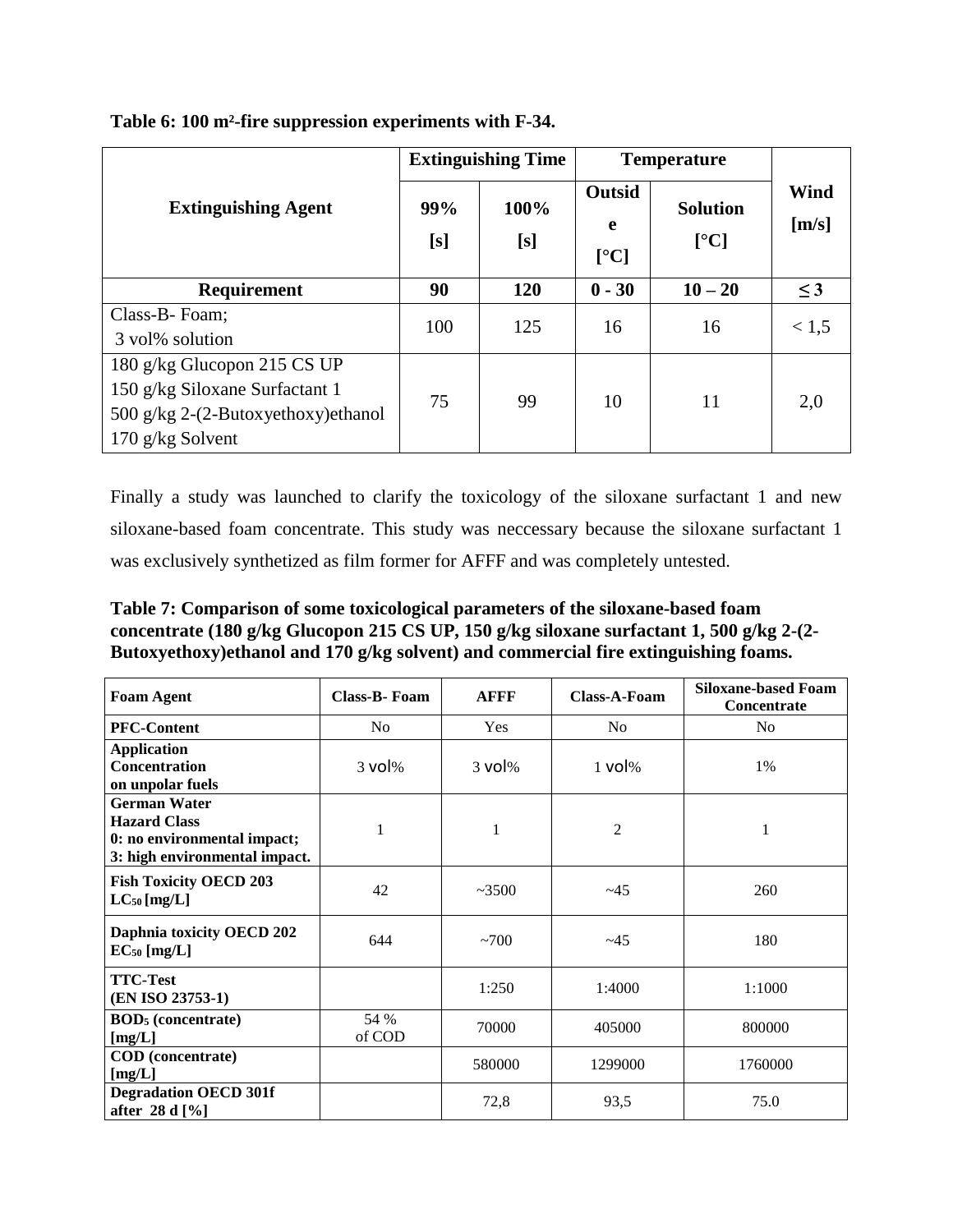The study shows that the siloxane-based foam concentrate possesses a balanced toxicological profile.<sup>16</sup> The new concentrate demonstrates in many points a better environmental behavior than the other commercially available fluorine-free foams if the lower application concentration is taken into account for the siloxane-based foam (c.f. [Table 7\)](#page-7-1).

## **Conclusion**

The studied siloxane-based firefighting foam concentrate shows an extinguishing performance which significantly surpasses the commercial PFC-free foams and nearly meets the performance of the PFC-containing AFFF in the fire suppression tests with the NATO standard fuel F-34. The viscosity and density of the highly effective 1%-concentrate are acceptable in a temperature range between -15 °C and 60 °C. Finally the toxicological behavior of the experimental foam concentrate is acceptable.

In summary, we can state that siloxane-based PFC-free AFFF are easily manufactured and perform significantly better on F-34 than the non-aqueous film form class-B-foam without persistent ingredients.

#### **Outlook**

-

Concluding a study for the decomposition of the siloxane backbone is planned for near future to investigate the complete degradation process of the aqueous film forming siloxane surfactants.

 $1$  e.g. Federal Office for Chemicals, Pentadecafluorooctanoic Acid (PFOA), Proposal for Identification of a Substance as a CMR 1A or 1B, PBT, vPvB or a Substance of an Equivalent Level of Concern, BAuA, Federal Office for Chemicals, Dortmund, Germany, http://echa.europa.eu/documents/10162/13638/annex\_xv\_svhc\_ec\_206-397-9\_pfoa\_en.pdf (22.01.2016).

 $^{2}$  e.g. ECHA, SEAC concludes on three restriction proposals and three authorisation applications, ECHA/NA/15/39, ECHA (European Chemicals Agency), Helsinki, 9 December 2015, http://echa.europa.eu/en/view-article/- /journal\_content/title/seac-concludes-on-three-restriction-proposals-and-three-authorisation-applications (22.01.2016).

<sup>3</sup> United States Environmental Protection Agency, Emerging Contaminants –Perfluorooctane Sulfonate (PFOS) and Perfluorooctanoic Acid (PFOA), Solid Waste and Agency Emergency Response (5106P), EPA 505-F-14-001, March 2014.